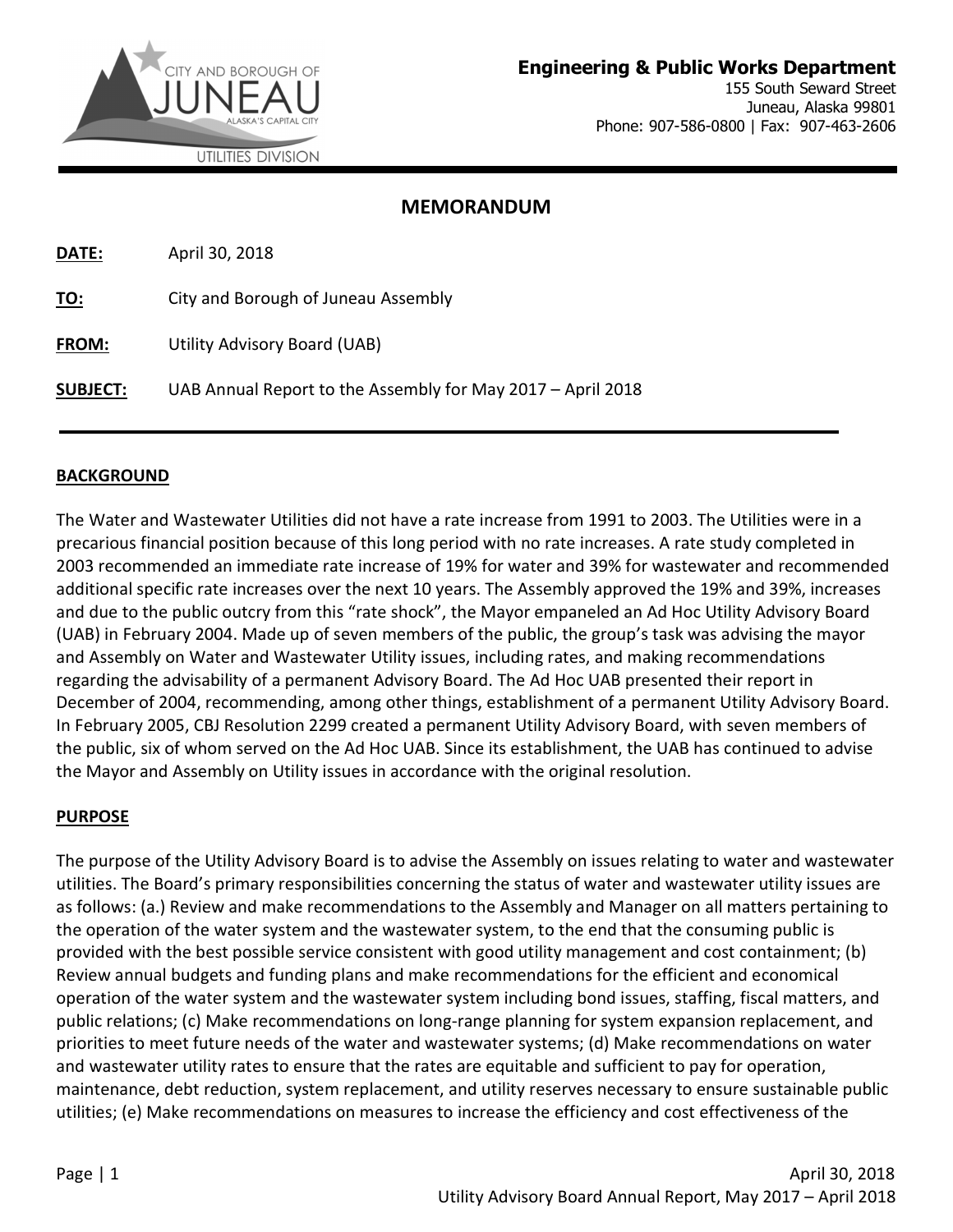water and wastewater utility operations; and (f) Perform such other duties and functions related to the utilities as the Assembly or Manager may request.

### MAY 2017- APRIL 2018 BOARD MEETINGS AND MEMBERSHIP

Between May 2017 – April 2018, the Board held five regular meetings and one work session. Leon Vance served as chair throughout the year. Geoff Larson continued to serve as vice-chair. Andrew Campbell and Geoffrey Larson's terms expire in May 2018. They have re-applied for their seats.

The Board shall consist of seven members comprised of the listed qualifications:

To the extent practicable, appointments shall be made as follows: one engineer registered in the State of Alaska, preferably with training and experience in water, wastewater, and/or utility systems design and operation; one accountant, preferably experienced with utility financial management practices; one general contractor, preferably experienced in the construction of water and/or wastewater utility systems; two commercial customers of the City and Borough water and/or wastewater utility; one residential customer of the City and Borough water and/or wastewater utility; and one member of the general public.

The following is list of May 2017 – April 2018 members with their area of membership qualification(s):

Kevin Buckland – Accountant, Commercial Utility Customer, and Residential Utility Customer Andrew Campbell – Alaskan Registered Engineer, General Contractor, Commercial Utility Customer, and Residential Utility Customer Bryan Farrell – Commercial Utility Customer and Residential Utility Customer Janet Hall Schempf – General Public Geoff Larson – Commercial Utility Customer Grant Ritter – Residential Utility Customer Leon Vance – Residential Utility Customer

### WATER AND SEWER RATES

### Recommendations

- UAB recommends an annual increase of 2.5% for wastewater utility rates for each of next five fiscal years.
- At this time no increase is recommended for water utility rates for the next five fiscal years.

The Board spent a significant amount of time over the last six months reviewing and analyzing water and wastewater funding and expenditures. This culminated in identifying the appropriate utility rate changes to secure the financial health of the Utilities through FY2024. The projections for capital project spending beyond FY2024 become more speculative as time projections increase. Historically, both utilities have undertaken larger capital funding episodes about every ten years, coinciding with major expansions or reconstructions of major systems. Examples include: construction of Wastewater's sludge incinerator in 1994; current construction of the Biosolids dryer and Headworks Improvements; Last Chance Basin Water Source Improvements 1993; Salmon Creek Disinfection Improvements 1998; Last Chance Basin Well Field Improvements 2014; and Salmon Creek Water Filtration 2016.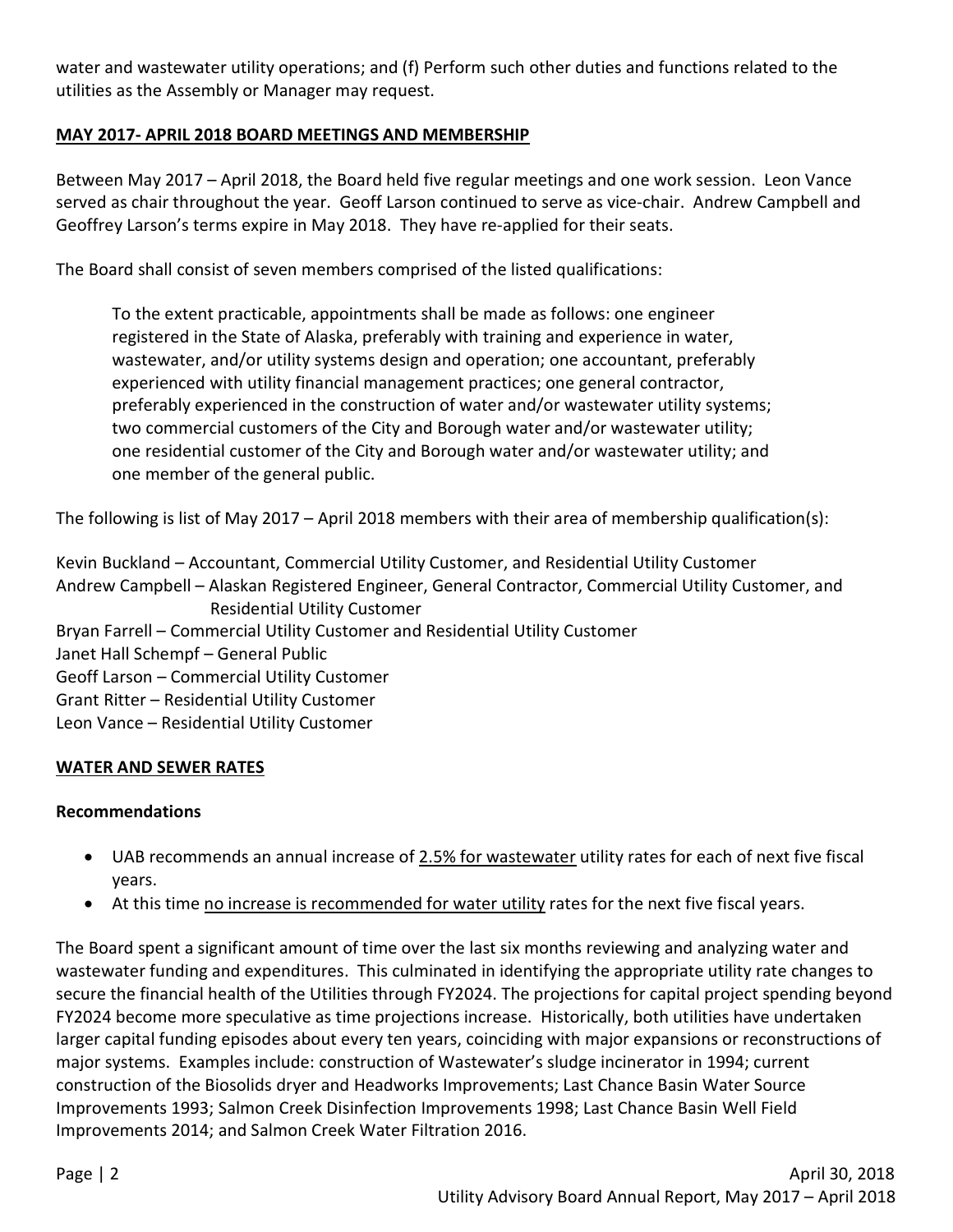The Board identified a plan through FY2024 that continues the recommended rate increase of 2.5% for wastewater utility and no increase for water utility rates. This approach will allow the Utilities to maintain three to four months of operating cost and continue allocation to capital expenditure. However, this plan after 2024 will be unable to sustain fund balances that equal the financial reserve targets (three to four months operating costs + capital expenditure) as identified by the CBJ Finance Director. The UAB will continually monitor the financial health of the Utility and will make recommendations based upon any deviations from our forecast. Wastewater will fall below the \$7 million (\$3M operational + \$4M capital) financial reserve target in FY2027. Water will fall below the \$3 million (\$1M operational + \$2M capital) financial reserve target in FY2029.

Additionally, the financial reserve targets would be unmet in earlier years if periodic higher capital costs are experienced, such as in the past. While the CBJ's Capital Improvement Plan has a six year outlook for potential projects, the UAB's perspective regarding needed rate structure should adopt a ten year outlook as their horizon.

### Objectives for May 2018 – April 2019

- Monitor financial health of the Utilities and make recommendations to the Assembly as needed
- Evaluate asset life expectancies
	- o Begin implementing asset management software program
- Develop RFIs and/or RFPs for:
	- o Asset evaluation/valuation model/assessment
	- o Rate study with ten year outlook
		- Last rate study completed in 2014
		- **2014 rate study projections end in 2024**

### FURTHER INFORMATION

Engineering and Public Works staff for the UAB include:

Roger Healy – Engineering & Public Works Director Autumn Sapp – Engineering & Public Works Business Manager Holly Kveum – Administrative Assistant III

Information is also available on the Utility Advisory Board website at: https://beta.juneau.org/engineering-public-works/utilities-division/utility-advisory-board

### BOARD MEETING DATES

### Meetings

November 9, 2017 January 11, 2018 January 19, 2018 (work session) February 8, 2018 March 8, 2018 April 12, 2018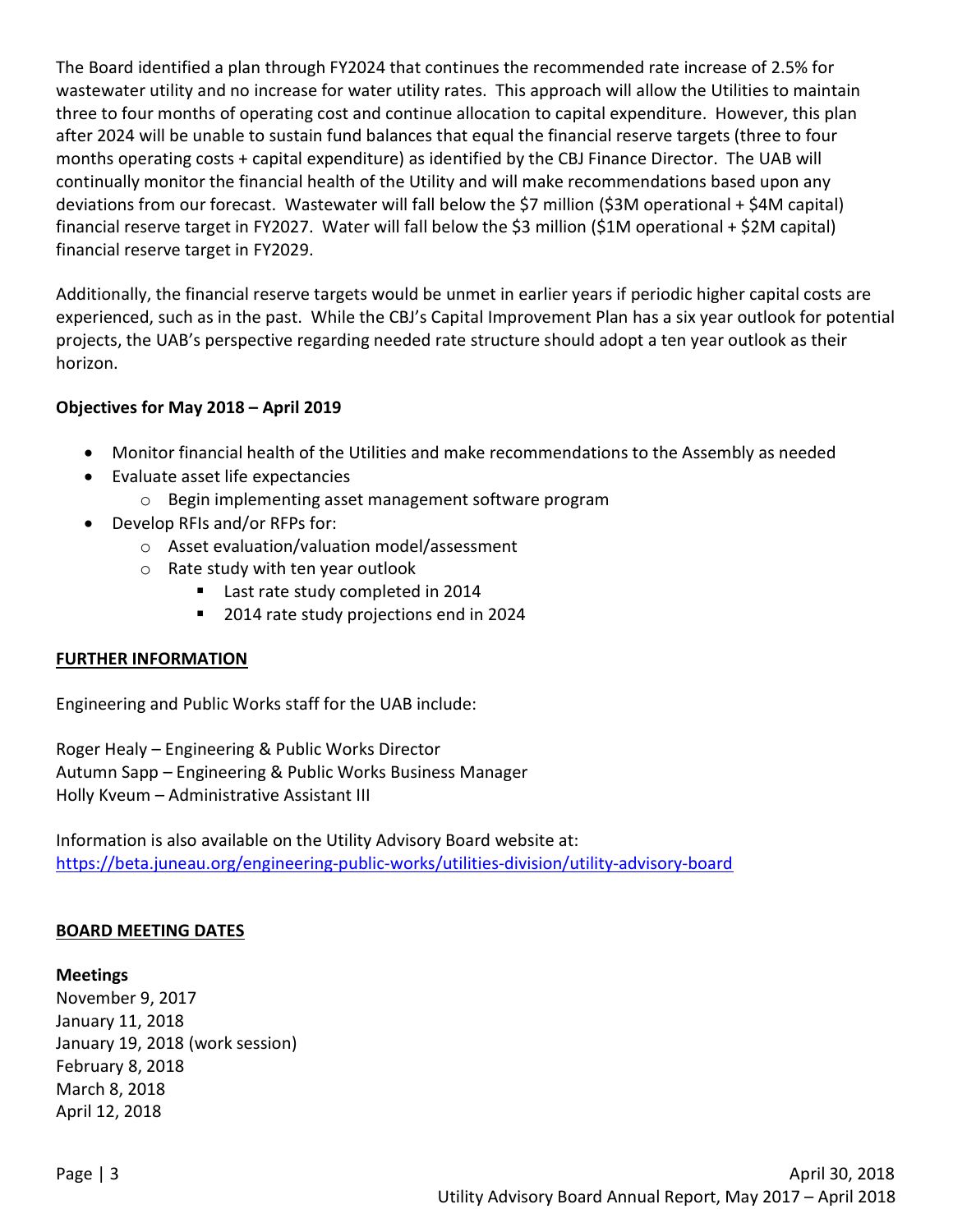Meetings were not held from May through October due to lack of agenda items or lack of quorum.